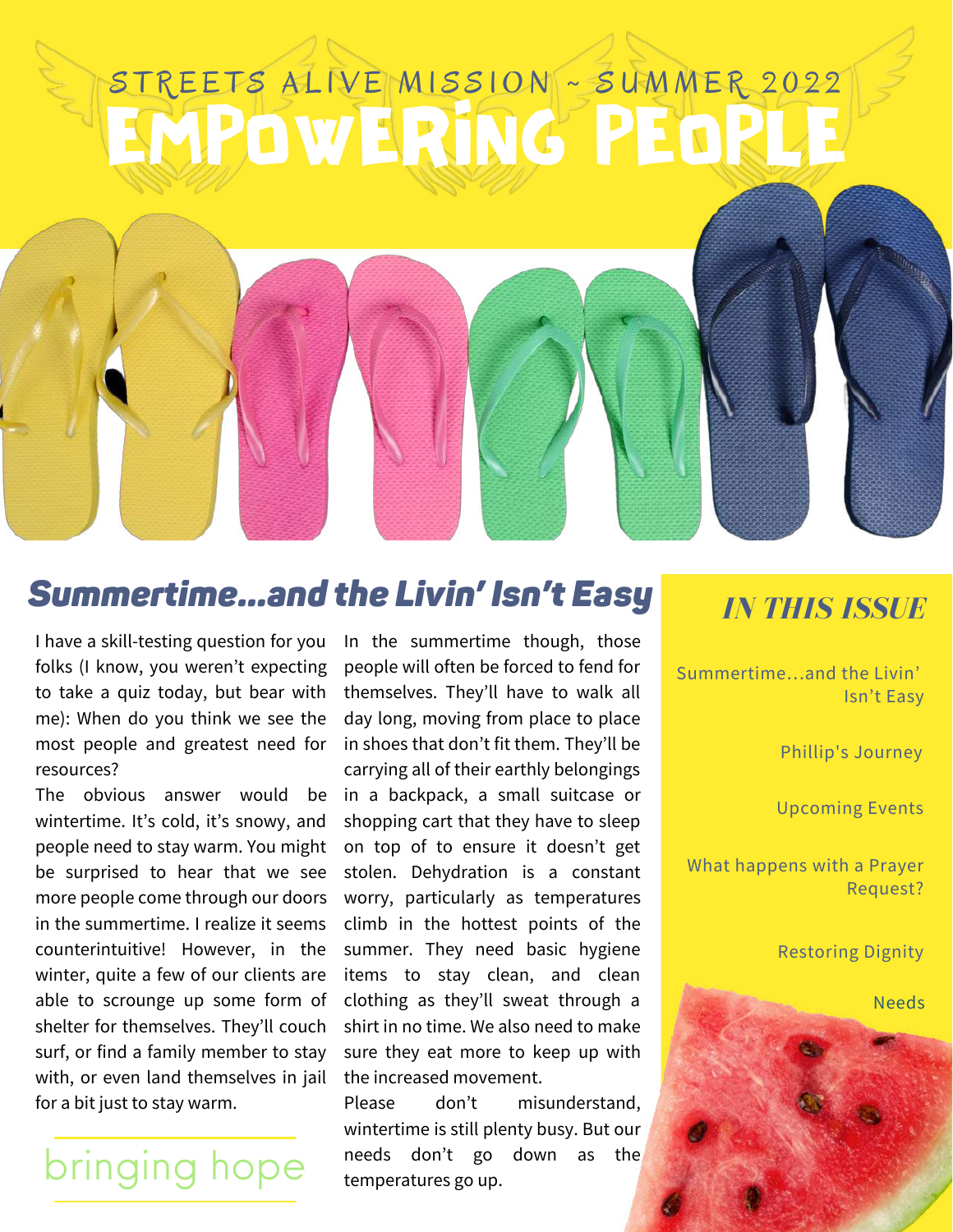## *Phillip's Journey*

During my childhood I lived on the reserve with my parents. I love my parents, although we don't really get along. Growing up it wasn't really the best environment, even though they thought they were taking care of us the best they could with food, shelter, and clothes. Being from the reserve, we didn't get much money. My dad provided for us the way he thought was best because that's how he grew up.

I was 11 when we were taken into foster care, but we went back to my parents about two years later. At the age of 13, I started smoking weed like my cousins, like everybody. I realized I didn't have the things that I wanted; like the toys I wanted or the clothes I liked. I knew how to make extra money, so I began selling drugs. I got kicked out of my parent's house and went to my grandma's. I was partying and drinking, and my grandma found out I was selling drugs. I was 18 when I got my first charges and ended up with a slap on the wrist – I thought, "Okay, I can do what I want and get out of it". I continued to party, drink, do drugs, and get into trouble.

At 23 I thought I was doing well and moved to Lethbridge. I had a girlfriend and my first child, until she found the drugs I was hiding from her in the back of the freezer. The relationship fell apart and I eventually ended up in jail. I was using prescription pills and heroin, and eventually started using fentanyl, meth, and anything else. I lost all motivation and gave up on everything.

I lost a lot of my friends and family. I was in and out of jail for most of my adult life. I felt guilty because I was the one providing my own people with drugs. I overdosed and died multiple times. I don't think I



would have made it for another year. One day a Streets Alive staff member was standing outside, she was wondering where I had been because she had not seen me in awhile. I told her that I was trying to stay sober but hadn't been able to get into a program. Streets Alive took me in and got me a "compassion bed" in the Exodus Men's Life Recovery Program. I didn't know what to expect but I felt comfortable because I knew the people already. I saw people complete the program and it made me feel like I could do it too. It motivated me more and made me want to not just throw everything away.

I'm grateful for this place. The program has given me the opportunity to work and go to school, I just spoke with Red Crow College. I never thought I'd ever, ever be able to do this with my life. Growing up in that life, I thought I was actually going to die no matter what, because that's what I grew up in, that's what I was taught. Now I feel like I have an opportunity. I am now eight months sober. I'm just grateful that Exodus and Streets Alive gave me this opportunity, I have learned a lot at my own pace and on my own time.



#### **What happens with a prayer request?**

We have a prayer team that meets on Monday mornings from 9:00 until 10:30 at Streets Alive Mission. This devoted team prays over each prayer request received. Even during the pandemic all prayer requests were delivered to our prayer leader who would pray over them.

This is an important ministry for Streets Alive, and everyone we serve. If you are interested in coming in for prayers or learning more about this ministry, please join us on a Monday morning, all are welcome.



### **upcoming events**





For more information, tickets or sponsorship opportunities go to streetsalive.ca